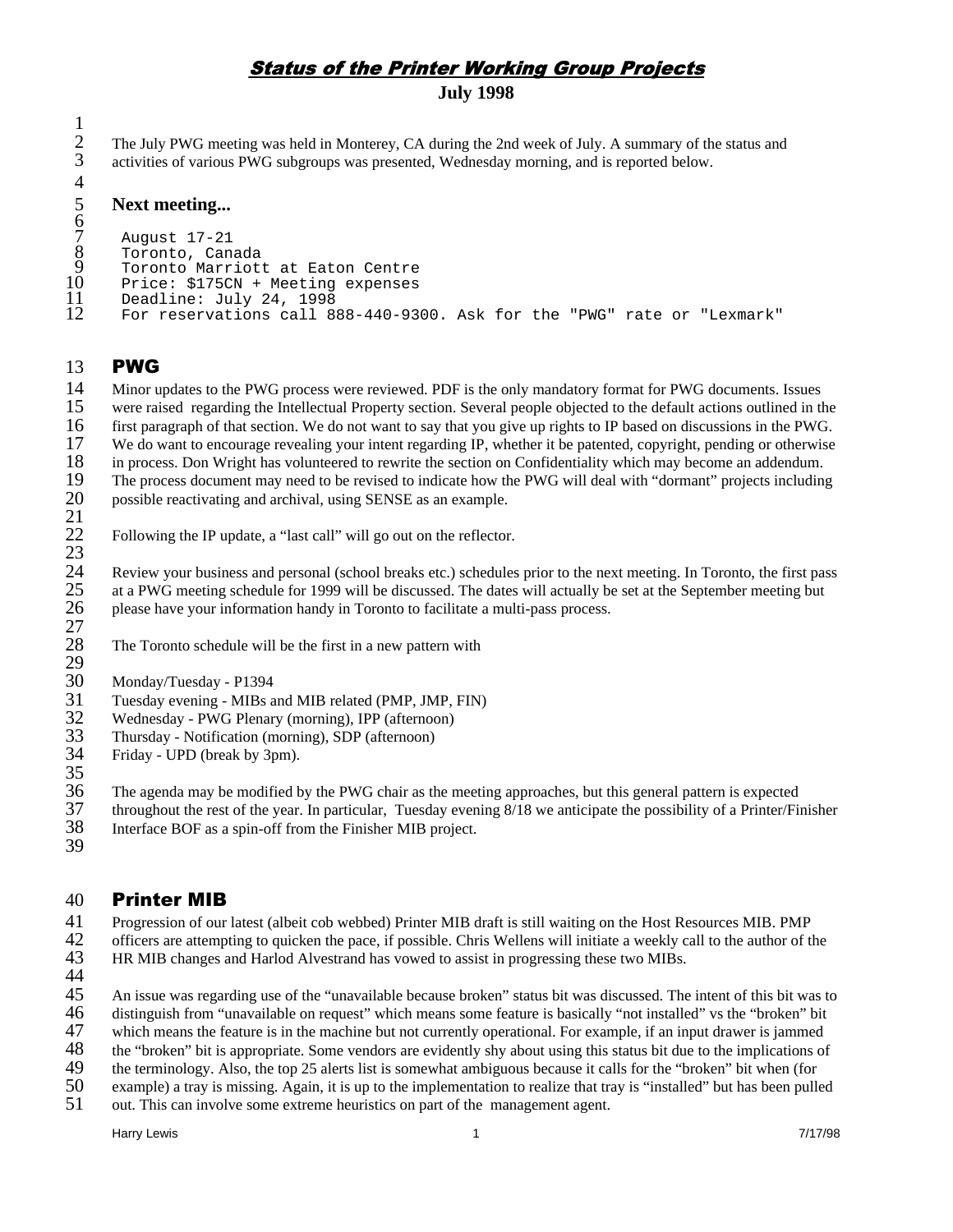# **Status of the Printer Working Group Projects**

**July 1998**

- 52
- 53 Tom Hastings will write and submit an entry to the Printer MIB FAQ to address this situation.

### 54 Job MIB

- 55 Tom Hastings expressed interest in adding extensions for Scan and FAX. There was no time to evaluate Tom's
- 56 specific proposals. These will be addressed in Toronto. Tom also has a proposal for (optionally) counting blank
- 57 sheet sides. Currently, only sheetsides are counted. Following discussion, Tom will modify his proposal to optionally
- 58 count impressed sheet sides.. Blanks may be determined by subtracting impressed from the total.

#### 59 P1394

- 60 The P1394 group is stepping back from some of their detailed specifications to reevaluate the need for extensibility
- 61 and how it relates to their current design. The imaging profile is still expected to be SBP2 with unordered execution
- 62 to accommodate bi-directional operation. There will be a simplified command set. The Config ROM device ID) is
- 63 pending p1212 reaffirmation. This will be the scheme for discovery of services and functions such as print, scan and
- 64 fax.

### 65 **SENSE Notification Protocol**

- 66 SENSE will be removed from further agenda. At some point, this project will either be reactivated or archived. A
- 67 separate and distinct notification effort has evolved from IPP, the Job MIB and SDP requirements.

#### 68 Universal Printer Driver

69 UPD is considered to be in stage-1 of the PWG process. This means they are concentrating on requirements, charter

- 70 and justification. The first pass of documents relating to these areas will soon be accessible via the PWG web or ftp
- 71 site. Sandra Matts (Chair - HP), conducted a meeting Tuesday night. Both Microsoft and Adobe were expected to be
- 72 73 at the Monterey meeting but neither attended. This may have been due to the irregular, evening, agenda slot. Sandra
- 74 presented 2 proposals, both of which are extensions of the initial, basic, GPD/UPD suggested by Microsoft. Sandra's first proposal adds platform independent callbacks and is enhanced to support bi-directional communications with
- 75 the device. These would definitely be desirable in a standard UPD architecture. The 2nd proposal is similar to the
- 76 first but further adds the concept of a Printer Language Independent Marking Definition as an interim data format.
- 77 The group brainstormed regarding requirements and usage scenarios. See the UPD minutes for a full report.

## 78 IPP - Internet Printing Protocol

- 79 IPPv1 was reviewed by the IETF area director (Keith Moore) and most of Keith's comments have been addressed.
- 80 Two topics were unresolved going in to the Monterey meeting.
- 81 1. The need for and correct use of an IPP:// scheme in place of HTTP://
- 82 2. The definition of security methods for IPP.
- 83 A response was drafted to Keith's concerns regarding the IPP scheme. PWG members, in a brief session held
- 84 separate from the official IETF WG meeting, voted to adopt the June 30 drafts of the IPP documents as a PWG
- 85 standard. This will insure a fall back position for implementation should the IESG fail to ratify IPP at the Chicago
- 86 IETF meeting in August.
- 87
- 88 No IPPv2 topics (Notifications, SDP, Administration) were discussed.
- 89 An "on-site" IPP interoperability bakeoff was proposed. Peter Z. is arranging the details. Some people would still
- 90 rather see interoperability demonstrated across the WEB, remotely, rather than on a LAN in the lab. .
- 91
- 92 No news about the possibility of taking IPP to ECMA, a topic which had been considered in the past..

# 93 Server-to-Device Protocol

Harry Lewis 2 7/17/98